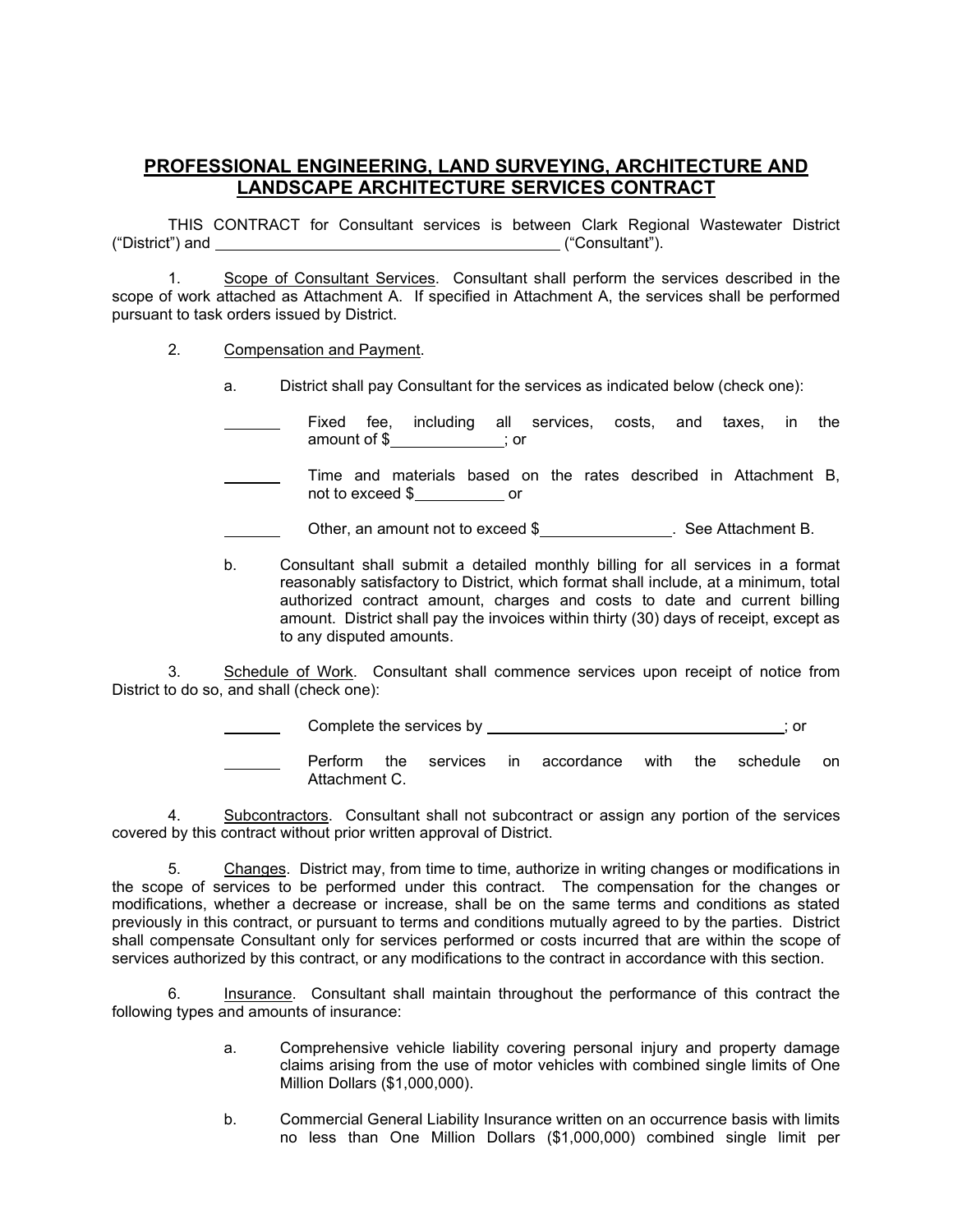occurrence and Two Million Dollars (\$2,000,000) aggregate for personal injury, bodily injury and property damage.

Coverage shall include, but not be limited to: blanket contractual, products/completed operations; broad form property damage; explosion, collapse and underground (XCU) if applicable; and employer's liability; and

c. Professional liability insurance (Errors and Omissions insurance) with limits no less than One Million Dollars (\$1,000,000).

The insurance policies shall: (1) state that coverage shall apply separately to each insured against whom claim is made or suit is brought, except with respect to the limits of the insurer's liability; (2) be primary to any insurance maintained by District, except as respects losses attributable to the sole negligence of District. The Consultant shall give District 30 days prior written notice of any cancellation or suspension of or material change in coverage.

District shall be named as an additional insured on the Commercial General Liability Insurance policy with regard to work and services performed by or on behalf of Consultant, and a copy of the endorsement naming District as an additional insured shall be attached to the Certificate of Insurance.

Before commencing work and services, Consultant shall provide to District a Certificate of Insurance evidencing the insurance described above. District reserves the right to request and receive a certified copy of all required insurance policies.

The above insurance limits do not constitute a limit on Consultant's liability to District. Any payment of deductible or self-insured retention shall be the sole responsibility of Consultant.

7. Indemnification. Consultant shall defend, indemnify and hold harmless the District, its officers, officials, employees, and agents, from any and all damages, claims, demands, suits, actions, costs, fines, penalties and liability of any kind, including attorneys' fees (collectively referred to as "Damages"), arising in whole or in part from any negligent acts, errors or omissions of Consultant, its contractors, officers, officials, employees, and agents, in the performance of this Contract. However, if any Damages are caused by or result from the concurrent negligence of Consultant, its contractors, officers, officials, employees, and agents, and the District, its officers, officials, employees, or agents, Consultant's liability shall be only to the extent of Consultant's negligence. The foregoing indemnity is specifically and expressly intended to constitute Consultant's waiver of immunity under Industrial Insurance, Title 51 RCW, solely for the purposes of this indemnification. This waiver has been mutually negotiated. The provisions of this section shall survive the expiration or termination of this Contract.

8. Ownership and Use of Documents. All records, files, drawings, specifications, data, information, materials, reports, memoranda and other documents produced or prepared by Consultant in connection with the services rendered under this contract ("Documents"), whether finished or not, shall be the property of District. Upon request, Consultant shall forward Documents to District in hard copy and in digital format that is compatible with District's computer software programs. If District uses the Documents for purposes other than those intended in this contract, without written permission of Consultant, District shall do so at its sole risk.

9. Termination. This contract may be terminated by either party upon fifteen (15) days written notice if the other party fails to substantially perform in accordance with the contract.

- 10. Dispute Resolution.
	- a. Mediation. If any dispute, controversy, or claim arises out of or relates to this contract, the parties agree first to try to settle the dispute by non-binding mediation with the assistance of a recognized professional mediation service. The parties shall bear equally all expenses, exclusive of attorneys' fees, associated with the mediation.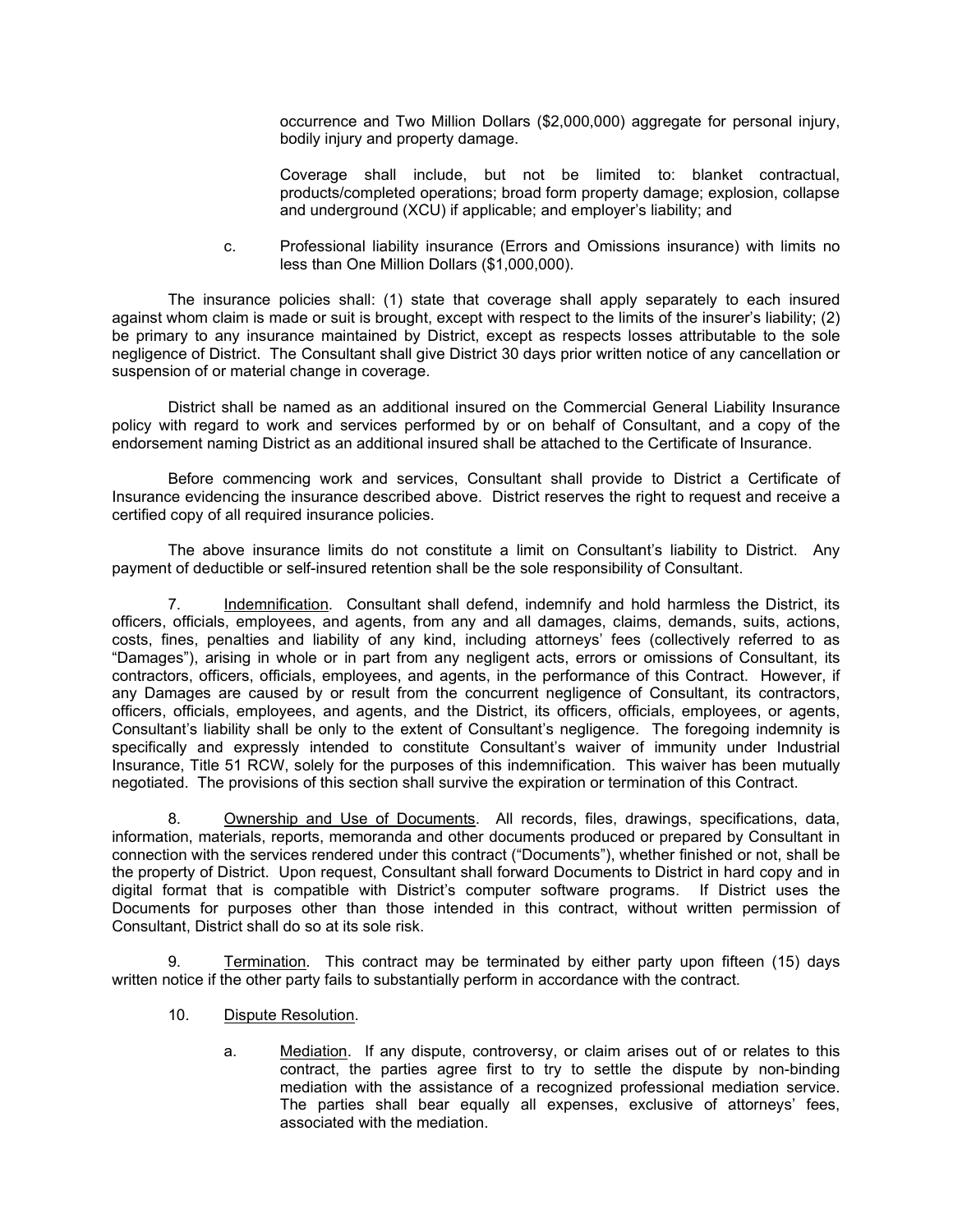b. Litigation. Thereafter, any dispute, controversy, or claim not resolved by mediation shall be resolved by litigation with venue in Clark County. The laws of the State of Washington shall govern this contract.

11. Effective Date. The effective date of this contract shall be the date that the contract is signed by an authorized representative of District.

12. Independent Contractor. Consultant is and shall be at all times during the term of this contract an independent contractor.

13. Compliance with Laws. Consultant shall comply with all federal, state and local laws, ordinances, regulations, and rules applicable to the services to be performed under this contract.

| <b>CLARK REGIONAL WASTEWATER</b> |                                                                                                                                                                                                                                |
|----------------------------------|--------------------------------------------------------------------------------------------------------------------------------------------------------------------------------------------------------------------------------|
| <b>DISTRICT</b>                  | (Consultant)                                                                                                                                                                                                                   |
|                                  |                                                                                                                                                                                                                                |
| Typed Name: John M. Peterson     | Typed Name: View Manual Andrew Manual Andrew Manual Andrew Manual Andrew Manual Andrew Manual Andrew Manual Andrew Manual Andrew Manual Andrew Manual Andrew Manual Andrew Manual Andrew Manual Andrew Manual Andrew Manual An |
| Its: General Manager             |                                                                                                                                                                                                                                |
| Address: 8000 NE 52 Court        |                                                                                                                                                                                                                                |
| PO Box 8979                      |                                                                                                                                                                                                                                |
| Vancouver, WA 98668-8979         |                                                                                                                                                                                                                                |
| Telephone: 360.750.5876          |                                                                                                                                                                                                                                |
| Fax: 360.750.7570                |                                                                                                                                                                                                                                |
|                                  |                                                                                                                                                                                                                                |